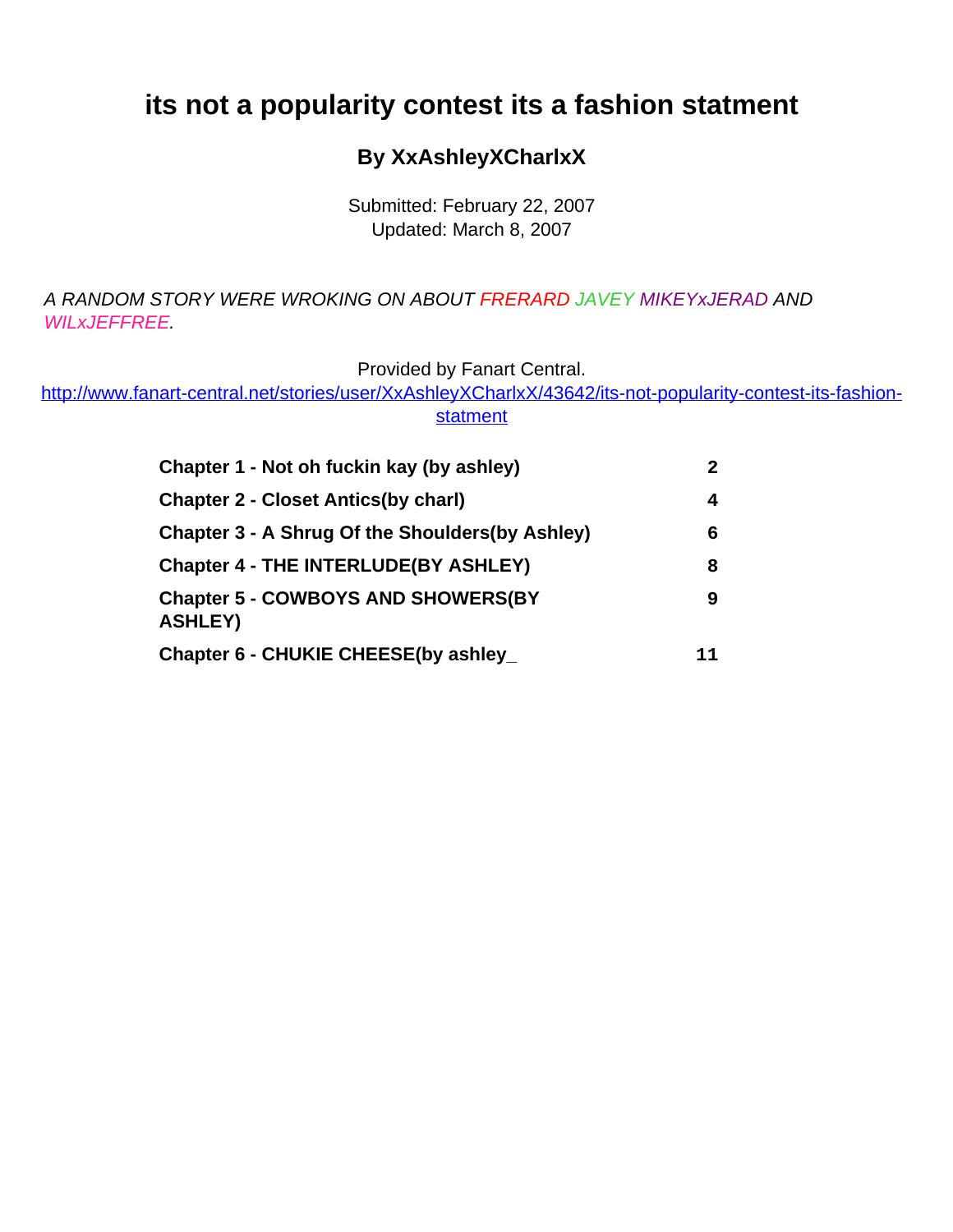### **1 - Not oh fuckin kay (by ashley)**

<span id="page-1-0"></span>"GOD,EVERYONE HATES ME!" SCREAMED GERARD AS SOMEONE WHACKED HIM WITH A HOCKEY STICK. "AWWWWWW HONEY!" COOED FRANKIE "BUT SHE HIT ME!" "HA GERARD GOT HIT BY A GIRL!" MIKEY LAUGHED. "IT'S NOT FUNNY!" WE SCREAMNED IN UNISON "HA. HARDY HAR HAR." "OMG MIKEYS A PIRATE!"SQUEALED FRANKIE. "YAY!!!!!"HE JUMPED ON HIM AND STARTED HUGGING HIM. "YOUR NOT A TRAITOR LIKE RAY RAY AND HIS EVIL WEAR WOLFS!"HE SAID NUZZLING HIM. "NO NUZZLING"SAID MIKEY. "YES NUZZLING."MOANED FRANKIE. "EWWWWW NO MOANING EITHER!" "AWW HOW COME?"ASKED FRANKIE. "CASUE....." "CASUE WHY????" "CASUE FRANKIE WANKIE BELONGS TO ME."GERARD SAID WRAPING HIS ARMS AROUND HIM. "IM NOT A WANKIE."HE POUTED. "YES YOU ARE."SAID DAVEY. "NO!!" "YEA" "HOW WOULD YOU KNOW ANYWAY?" "CASUE I KNOW THESE THINGS.." "NO STARING AT FRANKIES CROTCH!"SQUEAKED GERARD. "......??" "WHERE DID THAT COME FROM?"ASKED JADE. "I DUNNO,I JUST THOUGHT IT WAS NECCSACRY."SAID GERARD. THE BOYS GOT OFF THE BUS AND MADE THERE WAY TO THE SCHOOL COURT YARD.GERARD AND FRANKIE SAT DONW NEXT TO THERE FAVORITE TREE VINCENT GREGORY PETER THE 5TH.DAVEY WENT OFF SKIPPING AFTER SOME BUNNY.JADE WATCHED HIM SLAPING HIMSELF.AND MIKEY WENT OVER TO GEE AND FRANKIE AND LENT ON THERE TREE. "HEY!NO TOUCHING THE TREE!!"GERARD SCREAMED AT HIM. "WHY NOT??"ASKED MIKEY. "CASUE ITS MINE AND GERARDS SPECIAL TREE."FRANKIE SMILED. "ITS A TREE."SAID MIKEY ANNOYED. "YEAHHH...WELL ITS THE TREE WERE WE FRIST KISSED."SAID FRANKIE STILL SMILEING. "EWWWW!!" "WHAT?"ASKED GERARD. "NOTHING."SAID MIKEY SIGHING. A TALL GIRL WITH BLONDE HAIR AND SUN GLASSES WALKED UP AND LOOKED AT MIKEY. "DAAAAAMMNNNN!"SHE SAID LOOKING AT HIM.

"UMM...EXUSE ME?"MIKEY ASKED.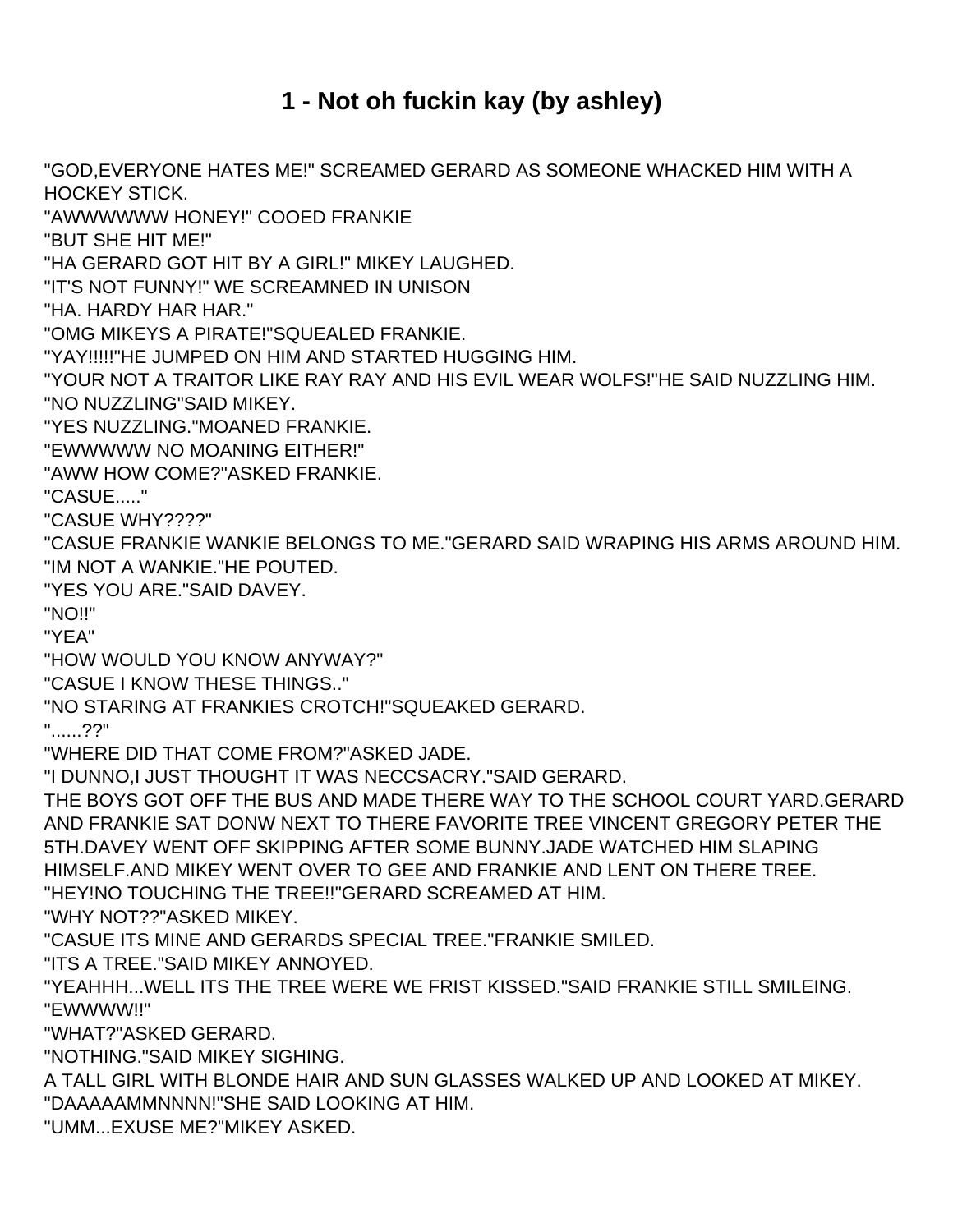"HEHEH NOTHING."SHE SAID AND SKIPED AWAY LIKE DAVEY.

"UMM THAT WAS ODD.....?"SAID GERARD."

"...AND HOW COME EVERYONE SKIPS NOW..?!"

"HEY I SKIP."SAID FRANKIE DEFENSVILY.

"YEA BUT YOUR MY CUTE ICKEL PANSY."SAID GERARD PULLING FRANKIE IN HIS LAP. "FRANKIE GIGGELD AND CUDDELED CLOSER TO GERARD.

"AWWHHHH!"SAID JERAD(LETO) AS HIM AND JEFFREE(STAR) WALKED THERE WAY OVER. FRANKIE STUCK HIS TOUNGE OUT AT HIM AND BOUNCED UP OUT OF GERARDS LAP. "HEY GET BACK DOWN HERE.DEMANED GERARD.

"NA-UHH IM GANNA GO DO THE THING AT THE THING IN THE THING.."

"HEY NO DOING THINGS IN THE THING UNLESS THERE ME"POUTED GERARD.

FRANKIE GIGGELD AND THEN CHASED AFTER DAVEY AND THE BUNNY.

"NO DOING DAVEY EITHER!"YELLED GERARD AFTER FRANKIE.

MIKEY STARTED INCHING AWAY LOOKING AT GERARD WITH WIDE EYES. "WHAT ARE YOU DOING?"ASKED GERARD.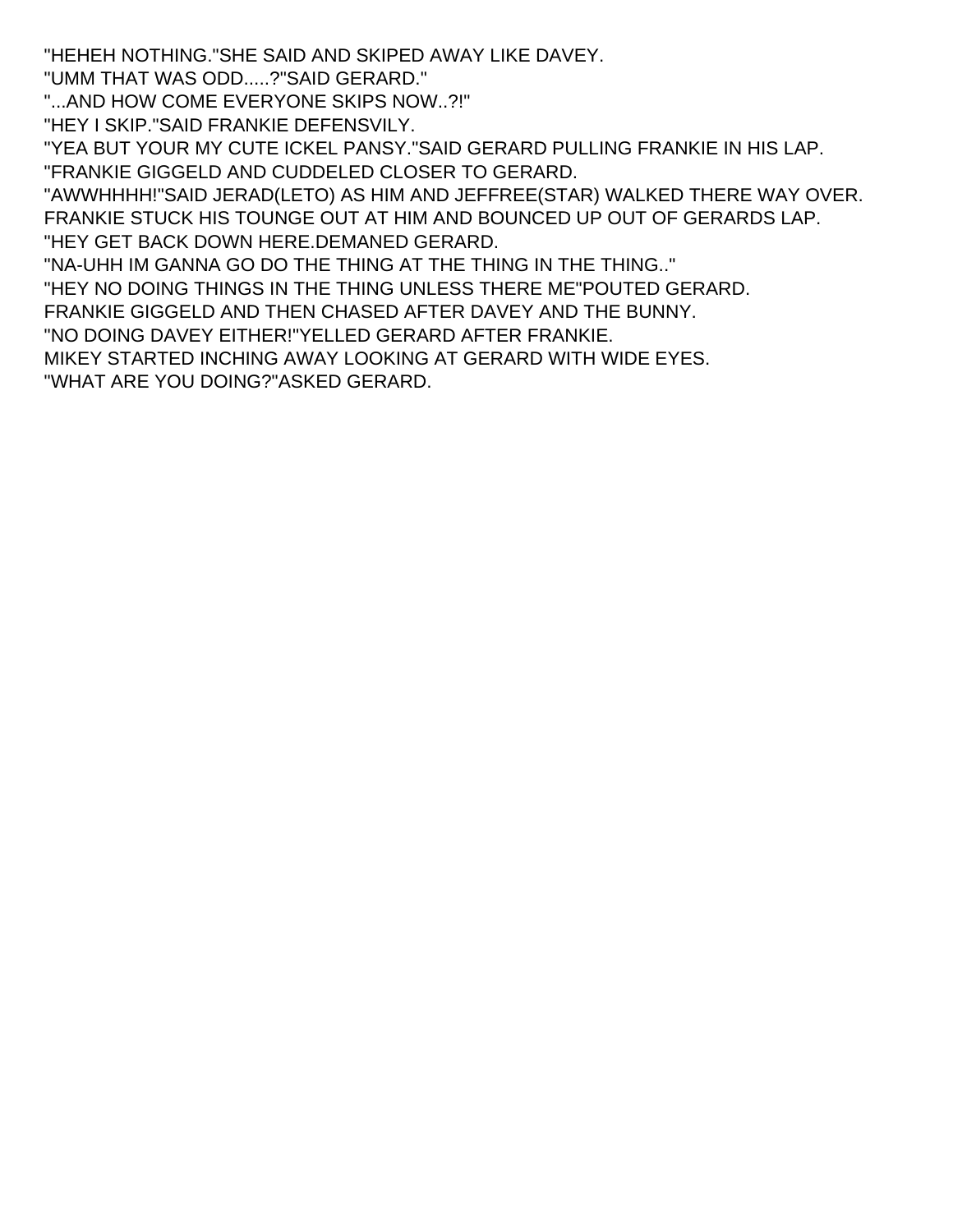# **2 - Closet Antics(by charl)**

<span id="page-3-0"></span>After gerard and frankie stopped chasing davey and the bunny the bell rang and they all went to their classes.

"Yay jeffrees sleepover tonight." Squealed frankie. "yeah, but last time I went he put lipgloss on me while I was asleep" moaned gerard. "ur lips tasted nice though.. like strawberrys!" "righhttt…." said gee. "YOU TWO STOP TALKING!" shouted the teach. Frankie and gee started whispering. "im taking my hello pritty pjamies!" squeaked frankie "hellloo kitty?..." "no pritty!!!" "okay…" Meanwhile.

"like omfg I broke a fracking nail!" jeffree screamed as he dropped his pom poms. "JEFFEE WILL U FOCUS CAUSE WHERE NEVER GANNA GET THIS ROUTINE LEARNT FOR THE FOOT BALL PLAY OFFS!" screamed davey throwing his pom poms down and jumping up and down. Jeffree gave him an evil look.

While davey and jeffree was cheerleading wiL and jade was in science class.

WiL was hiding under a chair avoiding the sunlight while jade was throwing paper balls at the teach. "dude ur not a vampire the sunlight dosnt hurt see. Lalalal!" Jade pranced around the class room. He fell into a large jock who punched him. wiL jumped up. "

HEY NO HITTING JADEY!" he squealed.

The jock hit wiL too and locked them both in a cupboard.

At dinner time they all met up… except jade and wiL who was still trapped in the cupboard playing rock paper scissors.

"waaah wheres my jadey?!" squeaked davey.

"Damn you squeak a lot" said jeffree staring at davey.

"SO!!!?????" squeaked davey again. "jeffree will you come help me find jadey pleaseyyyy????"

"okay but only if you buy me a lolly pop" agreed jeffree.

They both walked away from the group up to the science lab. They looked every. Davey opened a closet and stepped inside. There was a mirror in it.

"ooo check me out. Im the sex!" said davey fixing his hair.

Jeffree walked in and the door closed behind him and It locked.

They didn't notice because they were too busy posing in front of the mirro.

"well we better go" said davey reaching for the door handle.

Jeffree grabbed his wrist and pulled him round and fixed daveys hands onto his hips.

"going so soon..davey?" said jeffree inticing him.

Jeffree pulled davey in and thye both made out in the closet.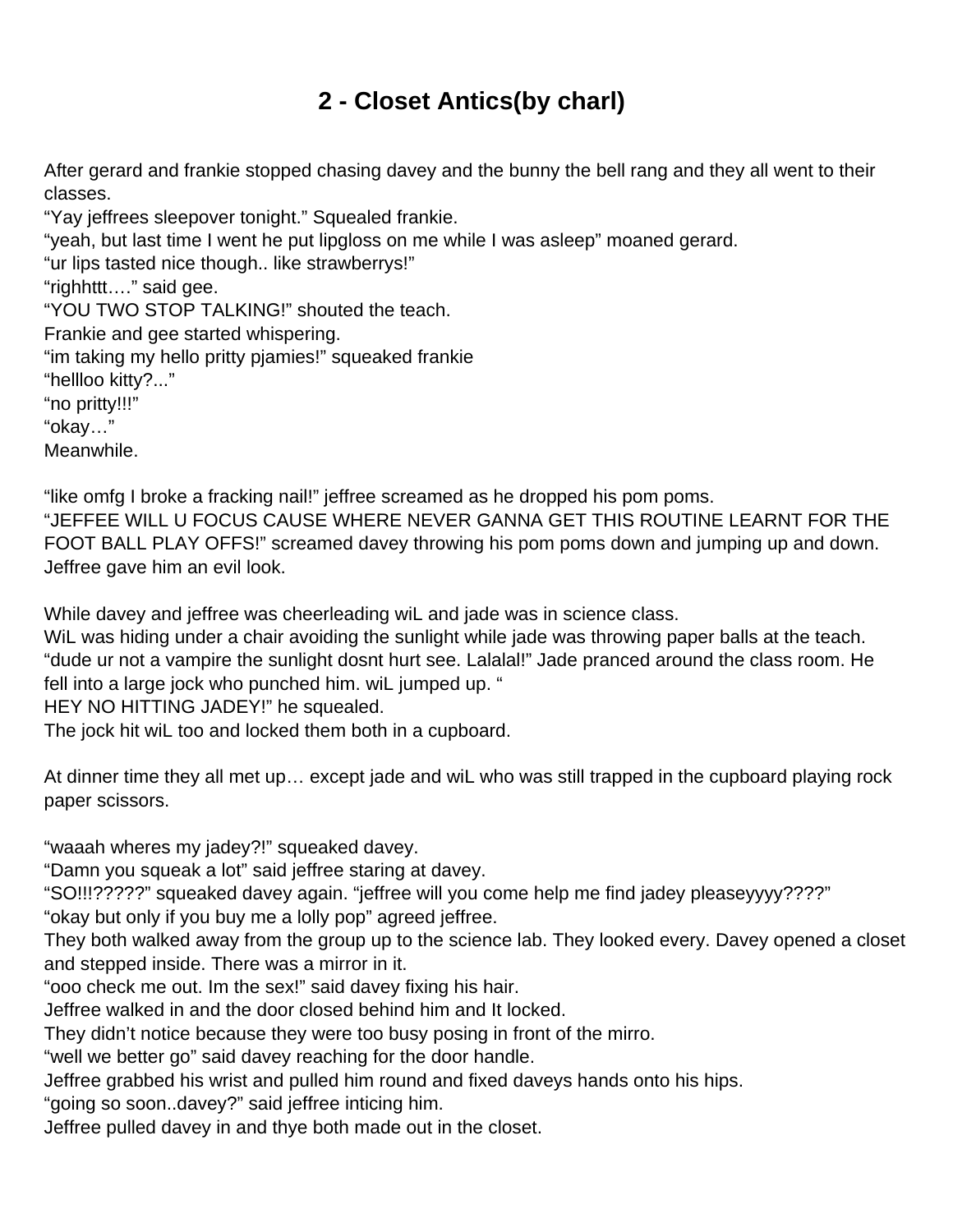Meanwhile.

"God damn it jade! This is ur fault!" said wiL

"how is it mine!?" replyed jadey.

"CAUSE U PRANCED AROUND LIKE A PANSY AND GOT US HIT AND LOCKED IN A CLOSET AND NOW WHERE GANNA BE STUCK IN HERE FOR EVER AND THERES SO MANY THINGS I WANTED TO DO BEFORE I DIE IN A CLOSET WITH YOU!!!!!" screamed wiL.

Jade stared at him.

"what?" asked wiL

"nothing… we gatta get out of here…" repled jade

"I have an idea…" wiL said with an evil look on his face as he grabbed jade and pushed him into the door and it broke open.

They went back to the group. They did the rest of the day and no1 noticed jeffree and davey was still locked in the other closet making out. They all went home and got ready for jeffrees sleep over.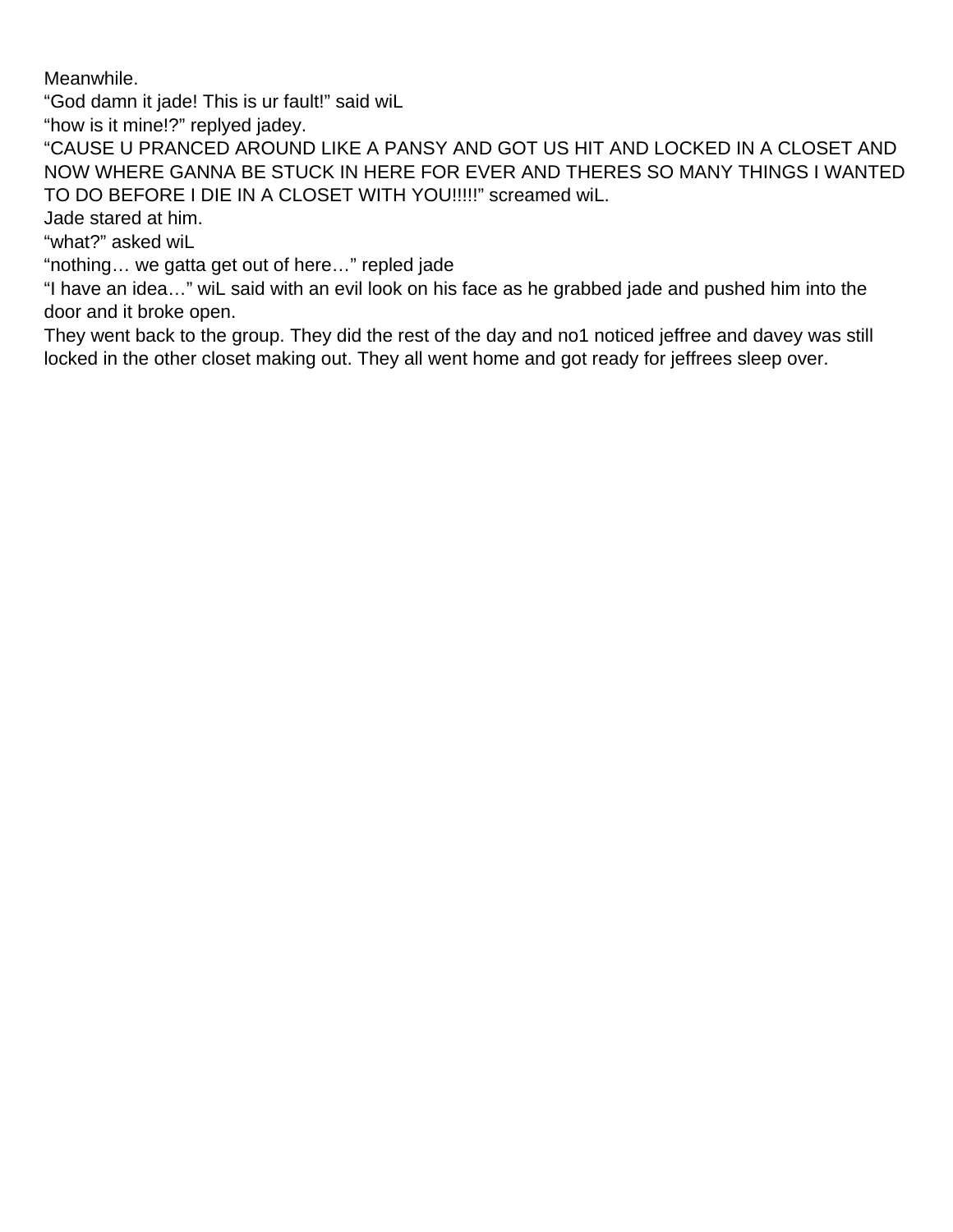### **3 - A Shrug Of the Shoulders(by Ashley)**

<span id="page-5-0"></span>Author notey thing Ta titel was suppose to be"A Shrug Of the Shoulders And a Little More Dancing" but it wouldent fit.

"BYEE MOMMY!!!!!"FRANKIE SAID SLAMMING THE DOOR BEFORE SHE COULD RESPIND.HE SCURRIED UP THE GLITTERY PINK STAIRS AND RANG THE DOORBELL ELEVEN TIMES FAST. "HELLO,FRANKIE."JEFFREE WHISPERED OPENING THE DOOR. FRANKIE BLINKED.

"FRRRRRRRRAAAAAAAANNNNNNNNNNNKKKKKKKKKKKKKKKKKKKKKKKKKKIIIIIIIIIIIIEEEEEEEEEEEEEEEEEEEE!!!!!!!!!!!!!!!!!!!!!!!!!!!!GERARD SCREAMED.HE RAN OF THE MAT,LEAVING DAVEY TO PLAY DDE ALL ALONE.DAVEY SCOWLED,THEN SRUGED HIS SHOULDERS AND MORE DANCING.JADE WAS STARING AT THE WALL ABSENTMINDLY STARING AT DAVEY OUT OF THE CORNER OF HIS EYE. "RRAAAAAARRRRDDDDDYYYYY!!!!!!!!!"SQUEALED FRANKIE RUNNING AND DIVING FOR GERARDS LEG.FRANKIE CLUNG TO GERARDS LEG SQUEALING AND HUGGING.JEFFREE JOINED DAVEY ON DDR,WHILE GERARD AND FRANKIE STILL HAD THERE HUGGING MOMENT.WIL WAS TRYING TO HANG HIS SLEEPING BAG FROM THE CELING SO HE COULD SLEP LIKE A BAT AND JERAD WAS POKING JADE OUT OF CURIOSITY.

LATER--

FRANKIE AND GERARD WERE CUDDELED ASLEEP IN FRANKIES BARBIE SLEEPING BAG.WIL WS ASLEEP ON THE SOFA BECASUE HIS SLEEPING PLAN FAILED.JADE WAS SLEEPING ON THE COOFEE TABELAND JERAD WAS SLEEPINGON THE TV SOMEHOW. "OOWWWWWW WATCH WHERE YOUR GOING!!!!"JEFFREES VOICE DEMANDED IN THE DARKNESS. "SORRY"RESPONDED DAVEY. "WHAT ARE YOU TO DOING?"CAME WILS VOICE FROM THE SOFA. "UMMMM PLAYING A TRICK ON GERARD"SAID DAVEY INNOCENTLY. "OH,OKAY"SAID WIL AND WENT BACK TO SLEEP. JEFFREE AND DAVEY MADE THERE WAY OVER TO GERARD IN THE DARK AND PUT SHAVING CREAM ON HIS HAND AS DAVEY GIGGELD. THEY RAN INTO THE KITCHEN GIGGELING. "YA KNOW,I THINK THERES MORE TO THE PRANK THEN JUST PUTTING IT IN THERE HAND."SAID JEFFREE. "YOUR WERIED"SAID DAVEY. "SOOO..NOW WHAT SHOULD WE DO?"ASKED JEFFREE "UMM..OO!LETS PU FRANKIES BRA IN THE FREEZER!"DAVEY SQUAKED "UHHH..." "WHAT?"ASKED DAVEY. "FRANKIE MIGHT BE A PANSY..BUT I DONT THINK HES THAT GIRLY."JEFFREE SAID "WELL HE SHOULD BE."DAVEY SAID PUTTING HIS HANDS ON HIS HIPS. "FEH LET GO TO BED IM BORED."JEFFREE RANDOMLY SAID. "FINE."DAVEY SCOFFED. THE NEXT MORNING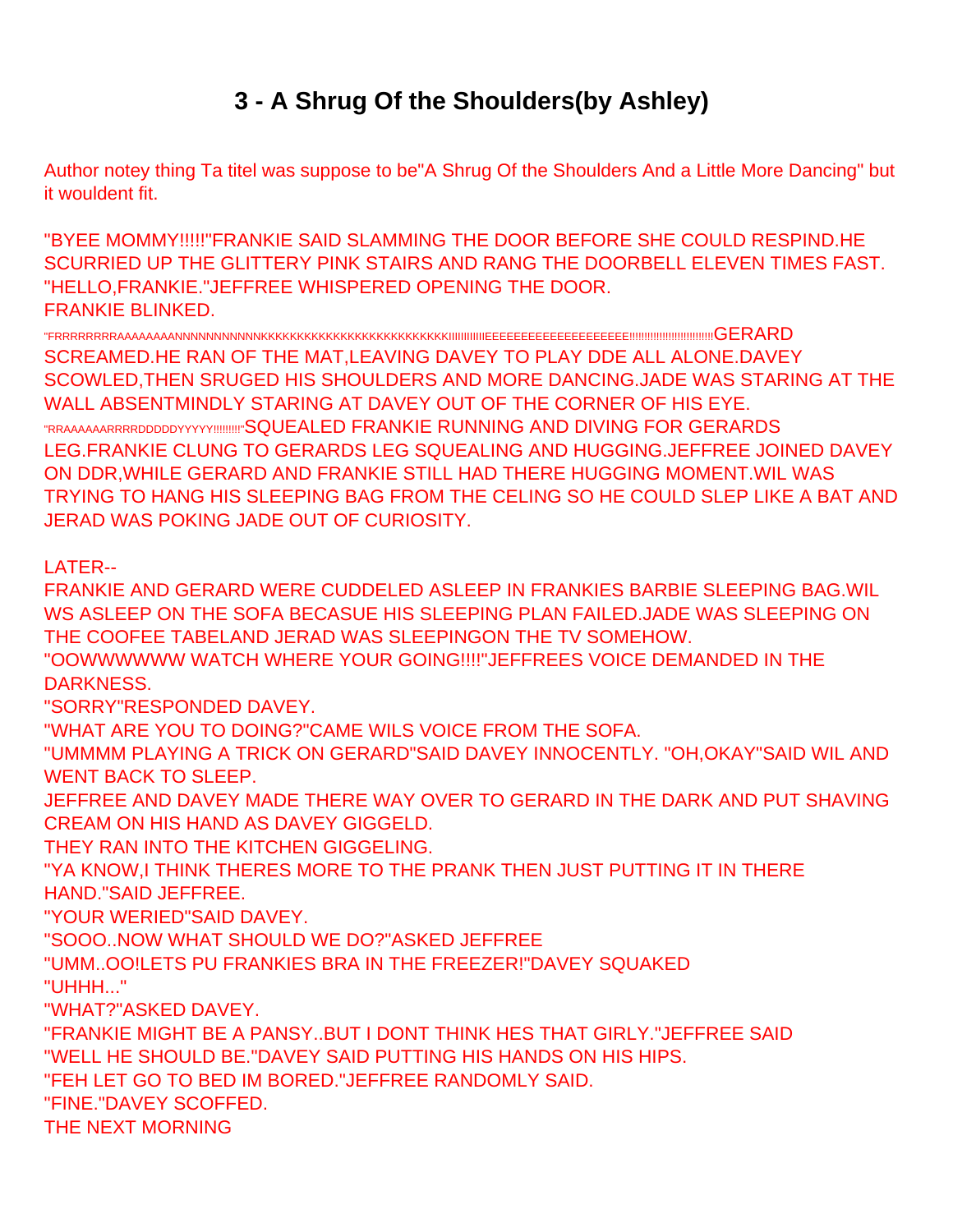WIL AND JERAD WERE SAT ON THE SOFA EATING CERALE IN THERE PJS WATCHING TV.JEFFREE AND DAVEY WERE SKIPPING AROUND THEM SINGING.JADE WAS PLAYING A VEIDO GAME AND GERARD AND FRANKIE WERE STILL ASLEEP.

"AHHH OMG!!:SCAREMD DAVEY AS HE LOST HIS FOOTING AND FELL.WHEN HE FELL HE LANDED ON FRANKIE.

"AHHHHHHHH RAPE RAPE!!!1"SCRAEMD FRANKIE GETTING UP.JADE LOOKED AT HIM AND STARTED GIGGELING.

"ITS NOT FUNNY!!!!"SCAREMD FRANKIE SCARED."KINDA IS."REPLIED.

"NOO AND DAVEY GET OFF!"HE SCARMED SOME MORE.

"AWWHH YOUR SO MEAN FRANKIE WANKIE."POUTED DAVEY.

"IM NOT A WANKIE!!!!"

ONCE DAVEY GOT UP AND FRANKIE GOT HIS TEMPER BACK HE TRIED TO WAKE UP GERARD. "GEE BABY GET UP."FRANKIE POUTED.GERARD RESPONDED WITH A SNORE.

"GEEEEEEE COME ON WAKEY WAKEY PAN CAKEY."FRANKIE POKED HIM.

"NO TOUCHING MY APPELSAUCE!!!!!!!"GERARD SCREAMED IN HIS SLEEP.FRANKIE GIGGELD AND POKED HIM AGIAN TO SEE WHAT ELSE HE COULD MAKE HIM SAY.

"DAVVVEEEYYY CAN YOU PWASE GET HIM UP"

"BUT YOU WERE MEAN TO ME."DAVEY SAID WITH PUPPY EYES.

"AWW IM SORRY.P[PWWWAAASSSEEEEE...AND](http://WWWAAASSSEEEEE...AND/) HOW COME THERES SHAVING CREAM ALL OVER HIM?"ASKED FRANKIE.

"UMM THE SHAVING CREAM UNICORN VISTED US LAST NIGHT."SAID DAVEY WHILE JADE SLAPED HIMSELF.

"WOW REALLY!!!!!!??"FRANKIE BOUNCED EXSITEDLY.

"YEP!"SQEAKED DAVEY.

"YYAAAYY!TO BAD MIKEY WASENT HERE HE REALLY LOVES UNICORNS."

"I SAID NO TOUCHING MY frackING APPEL SAUCE dog!!!!!!!!!!!!"SCREAMED GERARD BOUCING AWAKE.

EVER ONE LOOKED AT HIM CONFUSED EXSEPT FRANKIE WHO WAS GIGGELING.

"WHY THE HELL IS THERE SHAVING CREAM ON ME?"ASKED GERARD ANNOYED.

"THE SHAVING CREAMED UNICORN!!!!!'SQUEAKED FRANKIE JUMPING IN HIS LAP.

GERARD RAISED AND EYE BORW AT HIM AND FRANKIE JUST SMILED SHOWING ALL HIS TEETH.GERARD LAUGHED AND GAVE FRANKIE A KISS ON TOP OF HIS HEAD."IM TAKING A SHOWER."ANNOUNCED GERARD GEETING UP.

"OOOO!!!!!!!FRANKIE WNTS TO COME!!!!!!!!!!!!!!!!!!!!!!!!!!!!!!!"FRANKIE SCREAMED. "NOPE."SAID GERARD.

"GEE!!!PWWWAAASSEEEE!!FRANKIE WANTS TO GO IN THE SHOWER WITH GEE GEE."FRANKIE WHINED ,PULLING ON TO GERARDS PJ BOTTOMS.

"ANOTHER TIME."SAID GERARD PATTING FRANKIES HEAD.

"NOOOO!!!!GEWWIE!PWWWAAASSEEE I WUV YOU!!!!"FRANKIE PLEADED.

"OKAYS"GERARDS SAID PERKY.

"YYYYYYYAAAAAAAAAAAAAYYYYYYYYYYYYYY!!!!!!!!!!!!!!!!!!!!!!!"SCREAMED FRANKIE HAPPILY JUMPING IN GERARDS ARMS. "I GET TO SHOWER WITH RARDY!!!LALALALALALALAL!!!!!!!!!!"FRANKIE SUNG AS GERARD CARYIED HIM TO THE BATHROOM.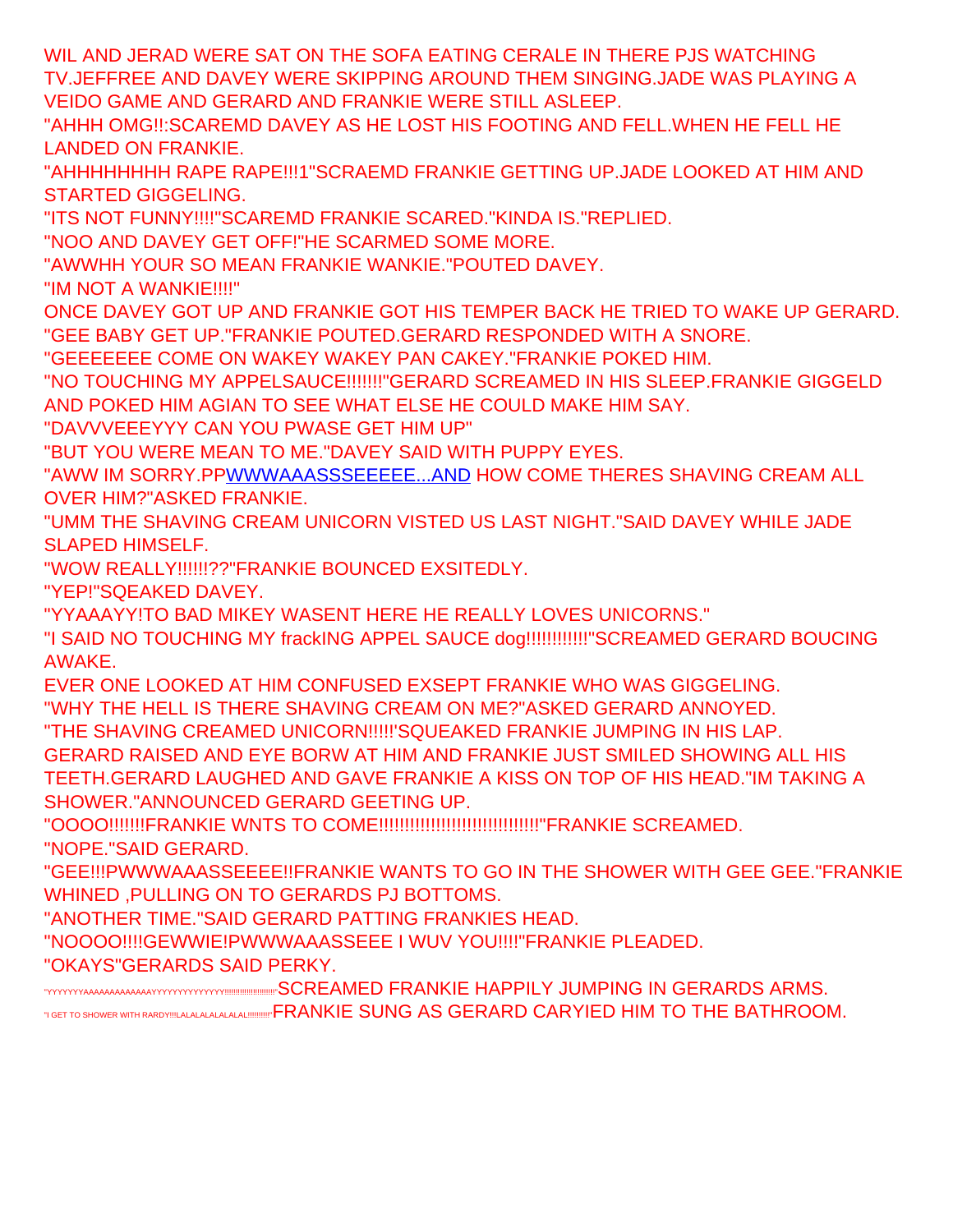# **4 - THE INTERLUDE(BY ASHLEY)**

<span id="page-7-0"></span>FRANKIE HOPED OUT OF GERARDS ARMS AND DRAGED HIM ACROSS THE FLOOR,FRANKIE GIGGELING.

"AHHHHHHHHH!!!!RUG BUUUURRRRRNNNNNN!!!!!!!!!!!!!"FRANKIE GIGGLES AGIAN AND DRPOED HIS BOYFRIEN GENTLY.GERARD GASPED,AND LET A BURST OF OXYGEN ENTER HIS LUNGS."STUPID CIGRATTES...BUT ITS ALL IVE GOT LEFT."

"YOU HAVE MEEEE!!!!!!!!!!" "HEE HEE YEAH."HE TOSSED HIS HAIR IN THAT....WAY..... "GOD,THATS SEXY."FRANKIE STARED AT GERARD,WHO STARED BACK WITH A BLANK EXPRESSION.

HEE HEE CLIFF HANGER...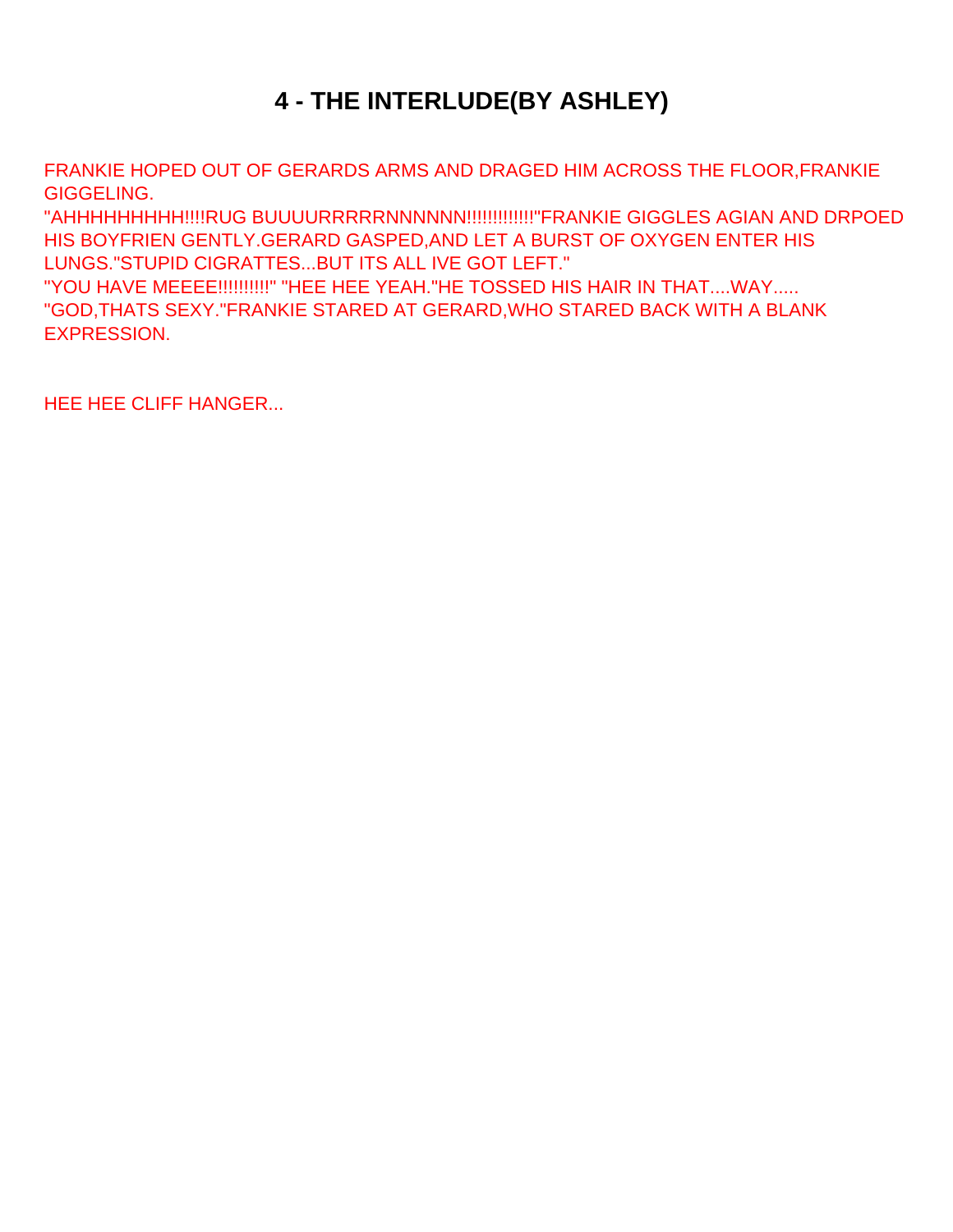# **5 - COWBOYS AND SHOWERS(BY ASHLEY)**

<span id="page-8-0"></span>"TOWEL FIGHT!!!!!!!!!!!!!!!!!!!"FRANKIE YELLED IN ALL HIS PLAYFULL-NESS AS SOON AS THE DOOR OPEND TO THE BATHROOM.

"HAVENT I ALREADY SUSTAINED ENOUGH INJURYS FOR TODAY?"ASKED GERARD. "OHH...SORRY."FRANKIE SAID INNOCENTLY.

"TEE HEE IM A COW BOY!!!!!!!!!!!!!!!!FRANKIE WAVED A TOWEL IN THE AIR.

"HEH,IM YOUR COW!!!!!!!!!"SHOUTED GERARD.

"HAH..AWWIHES BUT YOUR AFIRAD OF COWS BABE."

"YEAH..BUT I CAN STILL BE A COW AND BE AFIRAD OF COW EVEN THOUGH I AM A COW. "HUH?"FRANKIE SAID TILTING HIS HEAD.

"HEHEH NOTHING,SUGAR."GERARD REPLYIED WITH A HIS RARDY SMIRK.GERARD WALKED OVER TO THE SHOWER AD TURNED ONE OF THE NOBS.HE TURNED AROUND TO FRANKIE STILL SMIRKING.FRANKIE RETURNED WITH HIS TOOTHY SMILE.GERARD WALKED OVER TO FRANKIE AND GRABED HIS ARM,WALKING OVER TO THE SHOWER.HE GAVE FRANKIE A LITTEL PUSH TO GET HIM IN.

"GEEEE!!IM STILL IN MY CLOTHES!"FRANKIE GIGGLED.

"HEH,I KNOW IT WILL MAKE IT MORE INTRESTING THIS WAY."

GERARD PUSHED FRANKIE LAIGTLY ON THE BACK AND HE FELL IN THE SHOWER.

"AHHHHHHHHHHHH!!!!!IITTTSS SOO COOOLLLLLLLDDD!!!"FRANKIE SCARMED.

GERARD GIGGELD WHILE REMVOING HIS SHIRT.

"GEE!HURRY UP,MY SOCKS ARE GETTING WET!!!"WHINED FRANKIE.GERARD LAUGHED THEN BENT OVER AND REMOVED FRANKIES SOCKS.

"YAY!!!NO MORE WET SOCKIES!!!"FRANKIE SAID WITH GLEE."THANK YOU GEE GEE."FRANKIE SMILED.

-------------------------

"WAAA I WNNA TAKE A SHOWERY WITH JADEY!"CRYED DAVEY."WHATS TAKING THEM SO LONG!?"

"UHHH ..MAYBE FRANKIES SOCKIE GOT STUCK IN THE DRAIN AND THEY DROWNED."SAID WIL. "OMG!!!!FRANKIE,GERARD!!ILL SAVE YOU!!!!!!!!!"SCARMED DAVEY GETTING UP AND RUNNING TOWARDS THE DOOR.

"GEEE!!!FRANKIEEEEEEEEE!ARE YOU ALIVE??"

.......................

"WAAAAA WIL WAS RIGHT!!!!THERE DEAD!!" "WAAA DEAD!DEAD!DEAD!!"DAVEY CRYED POUDING ON THE DOOR. "UMM DAVEY?"ASKED JADE. DEAD!!!!!!!!!!!!!!!!!!!!!!!!!!!!!!!!!!!!!!!!!!!!!!!!"DAVEY SCREAMED. "UHH..IM GANNA GO PLAY WITH THE TOASTER..IN THE OTHER ROOM...FAR FROM DAVEY...."SAID JADE INCHING AWAY. "NO YOUR NOT!THATS MIKEYS JOB!"YELLED JARED. DAVEY RESTED HIS HEAD ON THE DOOR AND BEGAN TO SOB.

"JEEZ HES SO DRAMTIC."SAID JEFFEEE

"III AMMM NOT!!!!!!!!!!!!!!!!!!!!!!!!"SCREAMED DAVEY.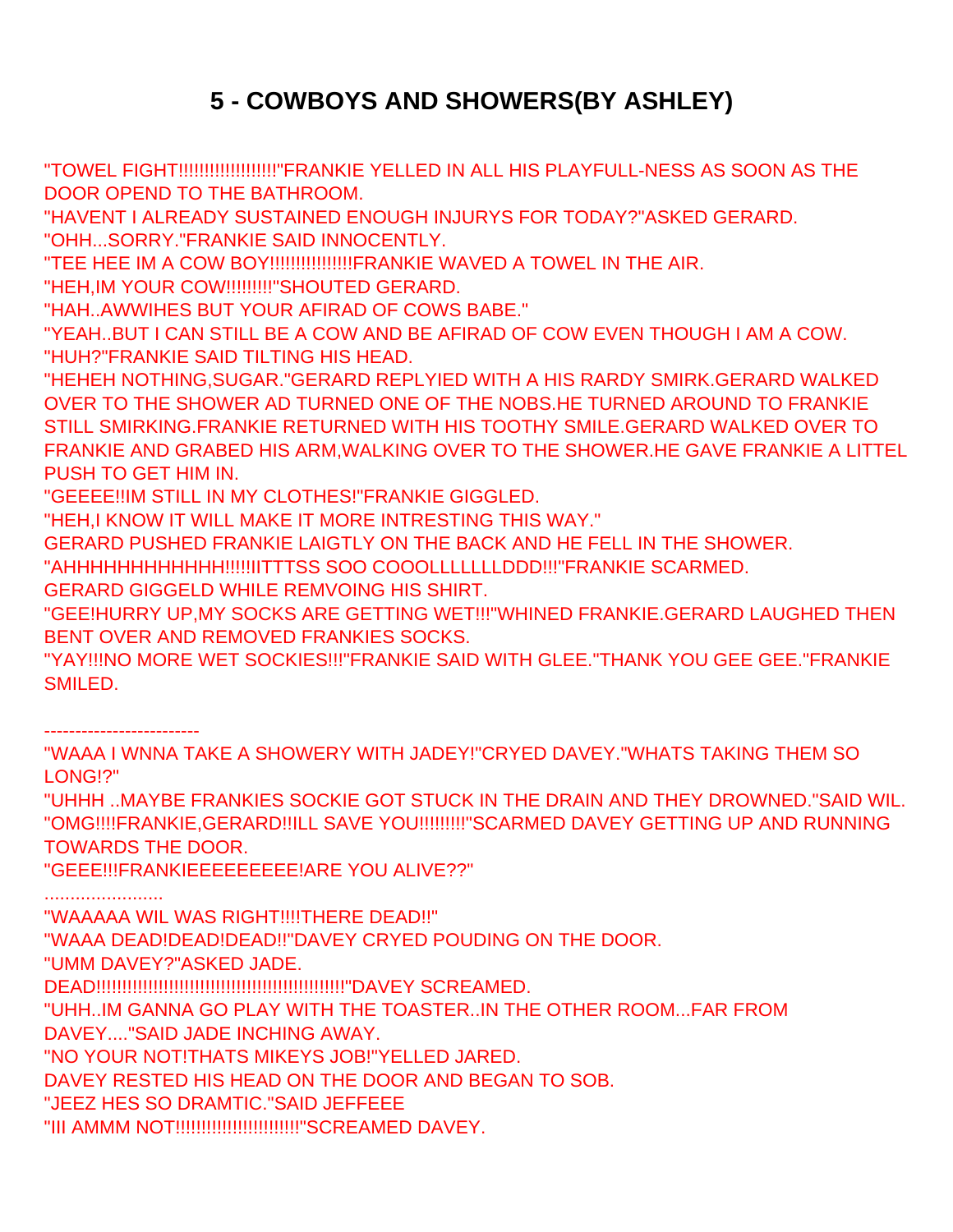THE DOOR TO THE BATHROOM OPEND AND A DAZED FRANKIE WALKED OUT.

"FRRRRAAAAAANNNNKKKKIIIIII!YOUR ALIVE!"SCRAMED DAVEY HUGING ON FRANKIES ARMS AND CRYING.

"HEHE YEAH..."SAID FRANKIE WALKING OVER TO HIS SLEEPING BAG.THEN GERARD WWALKED OUT WITH THE SAME DAZED LOOK ON HIS FACE.

"GEEEEEEEEEEEEEEEEEEEEEEEEEEEEEEEEEEEEE...RAD....GEEE!!!!!!!!!!!"DAVEY YELLED."YAY!!YOUR ALIVE TO!!!!"

"COME ON JADEY WADEY,SHOWER TIME!"DAVEY CALLED.

JADE POPED IS HEAD OUT OF THE KITCHN DOOR CONFUSED.

"COME ON JADEY."DAVEY SAID INCOURGINGLY.

DAVEY WALKED INTO THE BATHROOM FALOOWED BY A CONFUSED JADE.

THERE WAS A KNOCK AT THE DOOR AND JEFFREE WENT TO GET IT.GERARD AND FRANKIE LAY CUDDELED ON THE SLEEPING BAG AGIAN.

"E[WWWWW..DID](http://WWWWW..DID/) THEY DO WHAT I THINK THEY DID?"ASKED WIL MAKING AN ICKY FACE.

"HOW SHOULD I KNOW"ASKED JARED.

"CASUE YOU SHOULD!"WIL SAID.

JEFFREE WALKED BACK INTO THE ROOM,MRS.WAY FALLOWING.

"GERARD!!YOUR MOMMYS HERE!"JEFFREE SANG.

"I DONT WANNA GO.."SAID GERARD TIREDLY.

"COME ON GERARD,WE HAVE TO GO TO CHUCKIE CHEESES FOR YOUR COUSINS BIRTHDAY."SAID MRS.WAY

"CHUCKIE CHEESES!!!!!???????"SQUALED FRANKIE.

"I WANNA GO!I WANNA GO!I WANNA GO!!!!!!!!!!!!!!"FRANKIE BOUNCED WITH EXSITMENT.

"HEHE YOU CAN COME."SAID MRS.WAY LAUGHING.

"YYYYYYYYYYYYAAAAAAAAAAAAAAAAAAAAAAAAAAAAYYYYYYYYYYYYYYYYYYYYYYYYYYYY YYYYYYYY!!!!!!!!!!!!!!!!!!!!!"FRANKIE SCREAMED WITH HAPPY-NESS.

"GEEE GET UP GET UP GET UP!!!!!!"FRANKIE SQUALED POKING GERARDS

HIP."GRRRRR..."GERARD GROWLED."GEEEEEEEEE!!!!!!!!!!!!!!!!!!!

"FINE..."GERARD SIGHED GETTING UP.

THEY PICKED UP THERE SLEEPING OVER STUFF? AND GERARD CARRYIED IT OUT TO THE CAR.

MIKEY WAS WATING IN THE BACK SEAT WITH BOB.

"HEEEYYY MIKEY."SAID FRANKIE CRAWLING IN THE BACK SEAT.

"HI!"

GERARD SLIPED INTO THE FRONT SEAT AND POSITIONED HIMSELF TO BE FACING FRANKIE. "STING RAYS"GERARD SAID WITH A BLANK FACE.EVERYONE LOOKED UP AT HIM CONFUSED. "WHAT?"HE ASKED."HAHA GEE!"FRANKIE COOKED WRAPING HIS ARMS AROUND GERARDS NECK THE BEST HE COULD.mRS.WAY GOT IN AND THEY DROVE OFF THE CHUCKIE CHEESES!YYYAAAYYYYY!!!!!!!!!!!!!!!